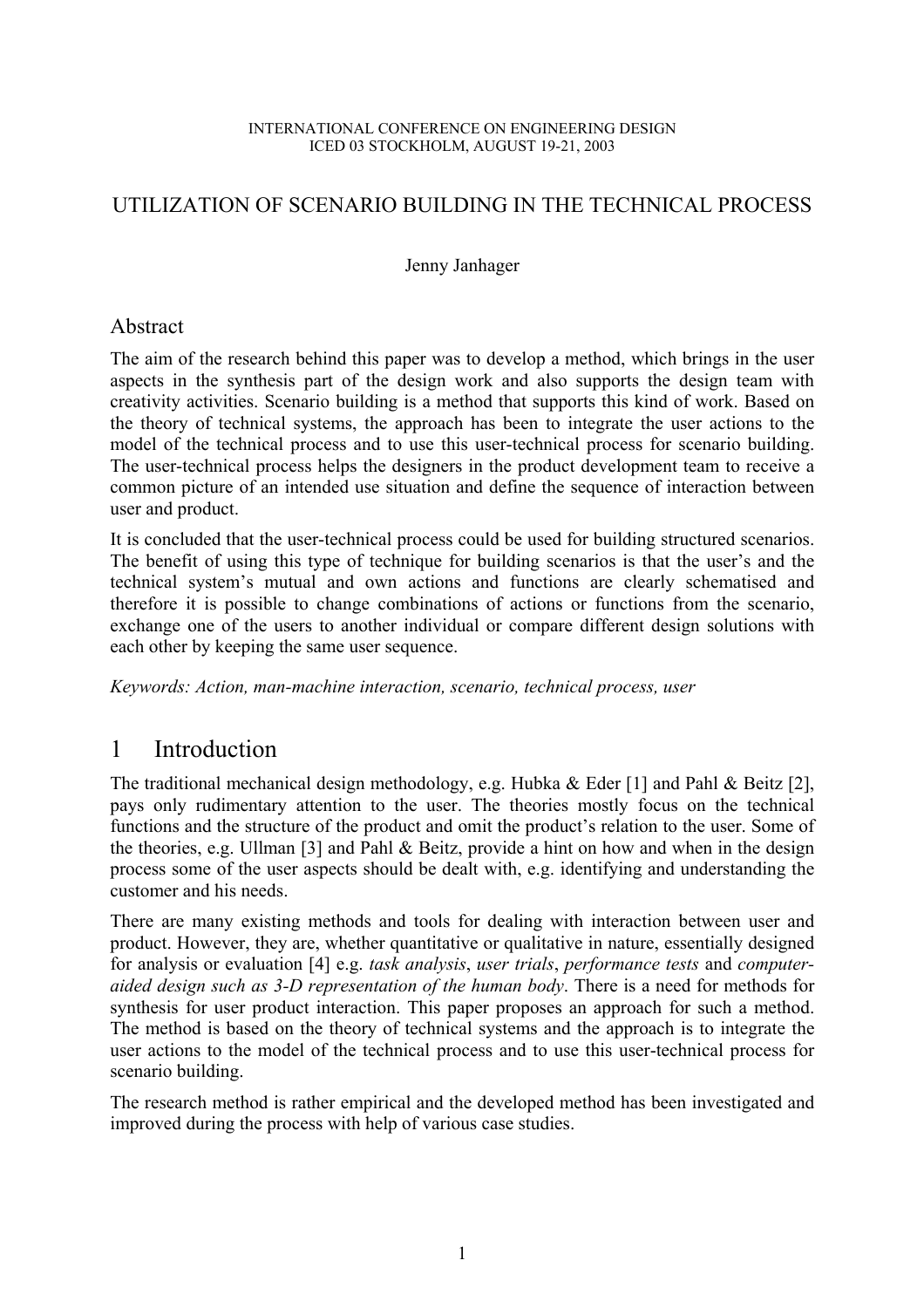# 2 Theoretical basis

The method presented in this paper is mainly based upon two theories – technical process from the theory of technical systems [1], [5] and scenario building [4], [6], which are briefly described below.

### 2.1 Theory of technical systems

The *theory of technical systems* (TTS) is a descriptive theory of the machine system or artefact [1], [5]. The technical system provides effects (actions of a material, energy and information character) through different types of functions, these effects being essential in order to produce transformations, which should convert an operand from an existing state (input) to a desired state (output) in a technical process (Figure 1). There are four basic varieties of transformations, namely changes of structure, form, location and time. The technical process is affected by humans and an active environment.



Figure 1. A general model of a transformation system [1].

#### 2.2 Scenario technique

A scenario is a narrative description which has users, a work context and tasks that the users perform or want to perform as ingredients [6]. Scenario building derives its origin from the more conventional methods of *user profiling*, *task analysis* and *systems engineering* according to Suri & Marsh [4]. They have defined scenario as *descriptions of natural, constructed, or imagined contexts for user-product interactions*. Scenario building is ideally based upon an investigation e.g. observations or interviews with users interacting with products. According to Suri & Marsh [4], the exercise consists of three elements:

- 1. *A set of specific individual users*. These ought to be based on real users but do not have to be representative for the user population. The users' nature, lifestyle and incentives are defined.
- 2. *The individual characters' issues, tasks, and situations*. These tasks or situations could be obtained from the investigation of the users.
- 3. *The product to be developed*. This may be a precise design proposition or a vaguely defined concept.

Using these three elements, a situation is built up where the intended product is seen in the context of its environment and user, and the interaction between user and product can be studied. In this way and by using his imagination, the designer becomes aware of possible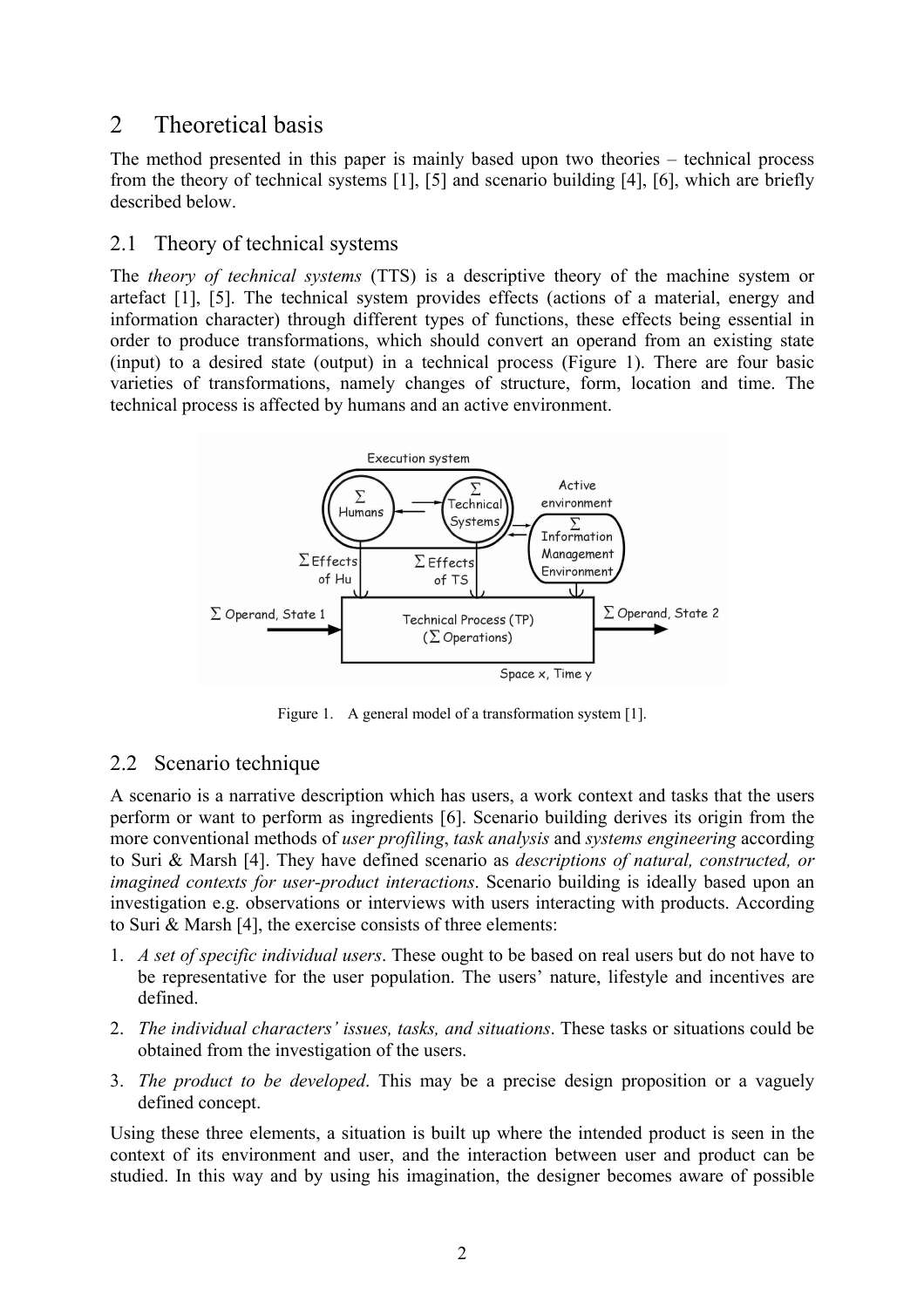problems and obtains hints for suitable solutions. Obviously, this means that the method is of some value in the synthesis part of the design work, not only providing retrospective analyses of an existing product [7]. Another distinction is that the user is more personalised in a scenario, thus providing a more intimate relation to the designer. This is believed to be more fruitful for the creative process. Scenario building also supports the increasing of a shared understanding among the design group [8].

# 3 User-technical process

Many products do not obtain their entire functionality without the user and other products do not function at all without assistance from a human being. Despite this fact, earlier theories, e.g. Hubka & Eder [1] and Andreasen [9] leave the user outside the system border in the synthesis part of the design work. In these theories only the technical system is investigated. In fact, the user and the technical system, in interplay with each other, together create a unified system, namely a *user-technical system*.

The interactions between the technical system and the user have to be considered and therefore a suggestion is to draw a parallel between the *user actions* and the *technical functions*, as earlier shown in Janhager [10]. Moreover, the users have feelings and thoughts. Thus, *mental activities* are introduced in the model as well, see Figure 2. The user actions and the mental activities constitute the *user process*, while the technical process consists of the technical functions. Together they compose the *user-technical process*. A time axis extends along the processes, parallel to the actions, activities and functions.



Figure 2. The user process is constituted by mental activities and user actions and the technical process by technical functions.

**□** *Mental activities:* In the mental activities, the user's feelings and thoughts are illustrated. It is impossible to predict what kind of emotions or attitudes the user will have in the relation to the product, but it is possible to imagine bad feelings or pleasant thoughts. A process of feelings may also be difficult to schematise, because the user experiences them more or less all the time and thoughts come and go. However, it is feasible to illustrate when the designer wants the feelings or thoughts to be initiated or when he/she believes they are going to occur.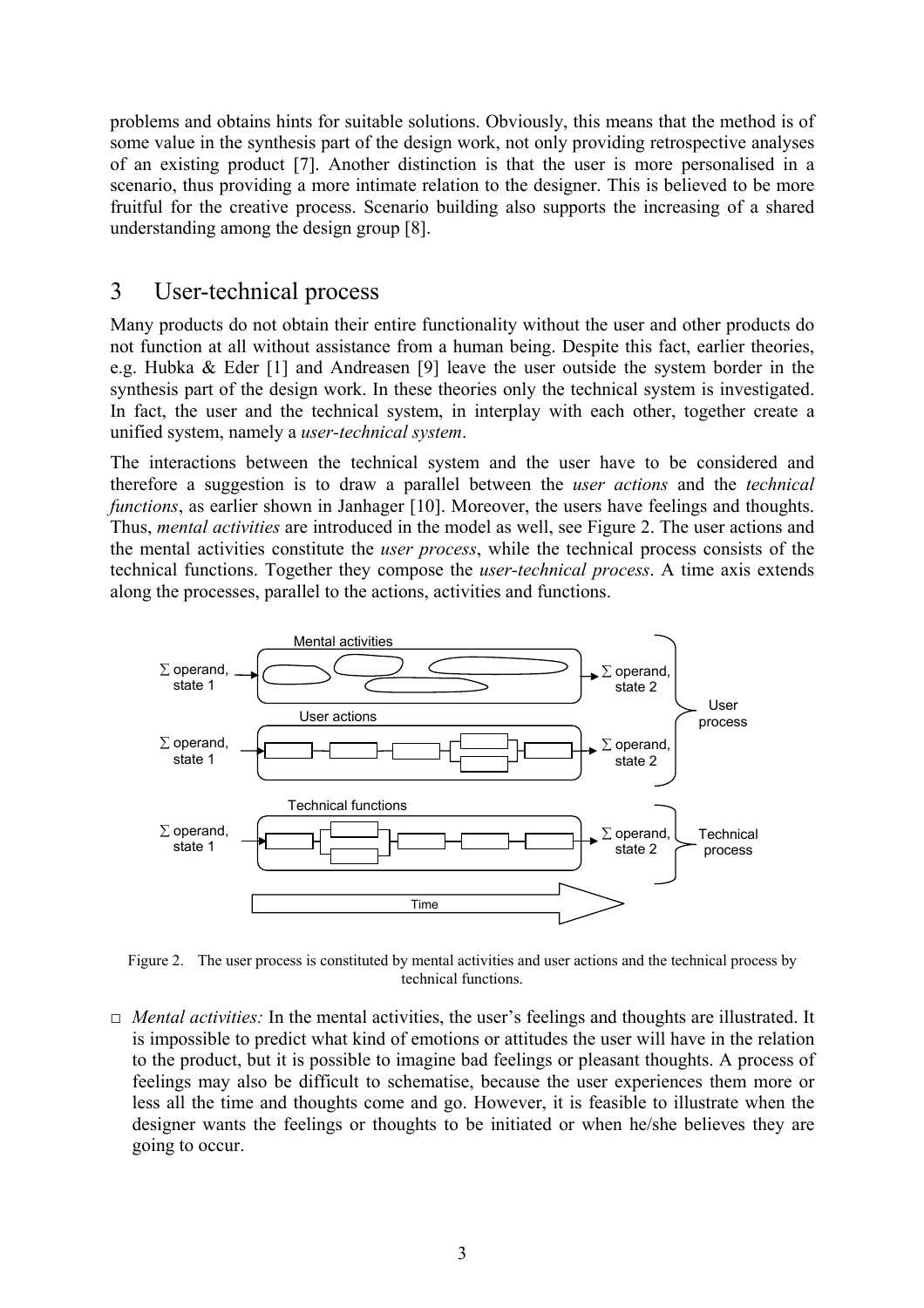- **□** *User actions:* An action is a process directed towards a conscious purpose and it is subordinated to the representation of the result that must be achieved [11]. The user's intended actions, which he/she is going to perform, are described here in the user process. In a more detailed user process, it may consist of user operations<sup>1</sup> instead of user actions.
- **□** *Technical functions:* A technical function is what an element (system, part, component, module, organ, feature, etc.) of a technical system actively or passively does in order to contribute to a certain purpose [5].

Like the technical process, the user process also has an operand with input and output. The user and the technical system collaborate to attain a particular goal, such as performing a task. Therefore, it is practicable and necessary to find a main function and a main action for the technical system and the user that have the same purpose. Moreover, the operand and its states should be the same for the two systems.

The technical functions may be focused on the operand's transformations. Since the user actions may be directed to the technical system or another user, it is not always possible to immediately direct the user actions to the operand. However, the user in collaboration with the technical system transforms the operand.

# 4 Build scenarios

 $\overline{a}$ 

By using the user-technical process, a structured scenario can be built. The foundation of the scenarios is the same as for ordinary scenarios, according to Suri & Marsh [4], i.e. individual users with issues, tasks and situations are established, and the product concept is generated with help of the user-technical process. Further reading about concept creation can be found in for example Liedholm [12]. However, the stories are structured after the format according to the user-technical process in Figure 2.

The user-technical processes for the concepts that are selected for further development, could be expanded, in other words made more detailed, before establishing the scenarios. This is due to the fact that the designer has more information about the product to be developed and it facilitates the building of scenarios. It is important to make more than one scenario [4].

The advantage of using the user-technical process for a scenario is that the concurrence between a user action and the corresponding technical function is clearly presented, i.e. the method shows visibly what the user and the technical system perform simultaneously. At the same time, it is possible to segregate a process and investigate it in isolation to see what either the user or the technical system does. Moreover, the differences in the users' acting and mental activity are visibly separated. It is also easy to exchange combinations of actions or functions from the scenarios. This makes it for example easier to compare different design solutions by keeping the same user situation and change the scenario for the different concepts.

An example of how the method could be used during the conceptual phase in product development is presented below.

 $<sup>1</sup>$  One or a chain of operations realise the actions. The operations are in general carried out unconsciously</sup> (automatically) [11], [13].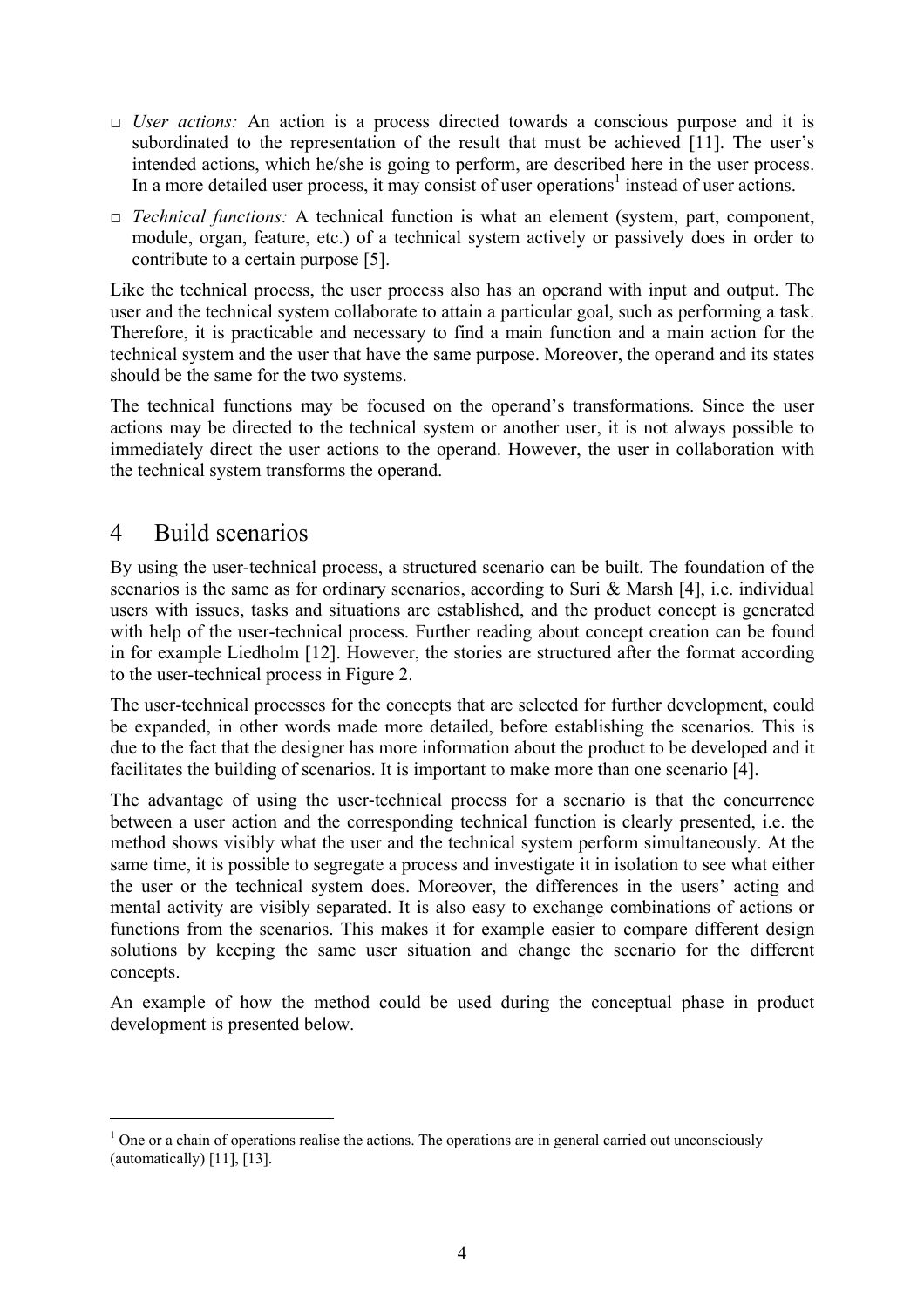# 5 Example

To verify that the user-technical process could be used for scenario building, the method has been applied to a practical case (compare with chapter 2.2). The product to be developed is a device for helping carers to lift and transport disabled persons. An example of an existing product which fulfils this task is a patient lift, illustrated in Figure 3.



Figure 3. An example of an existing lifting device for disabled persons.

A user-technical process for the lifting device has been created and is presented in Figure 4. The product has two users, the carer and the patient, and therefore two user processes are needed.



Figure 4. The two user processes for patient and carer, and the technical process for the lifting device. The operand is constituted by the patient, the in-state is  $T_1$  and  $P_1$  and out-state is  $T_2$  and  $P_2$ .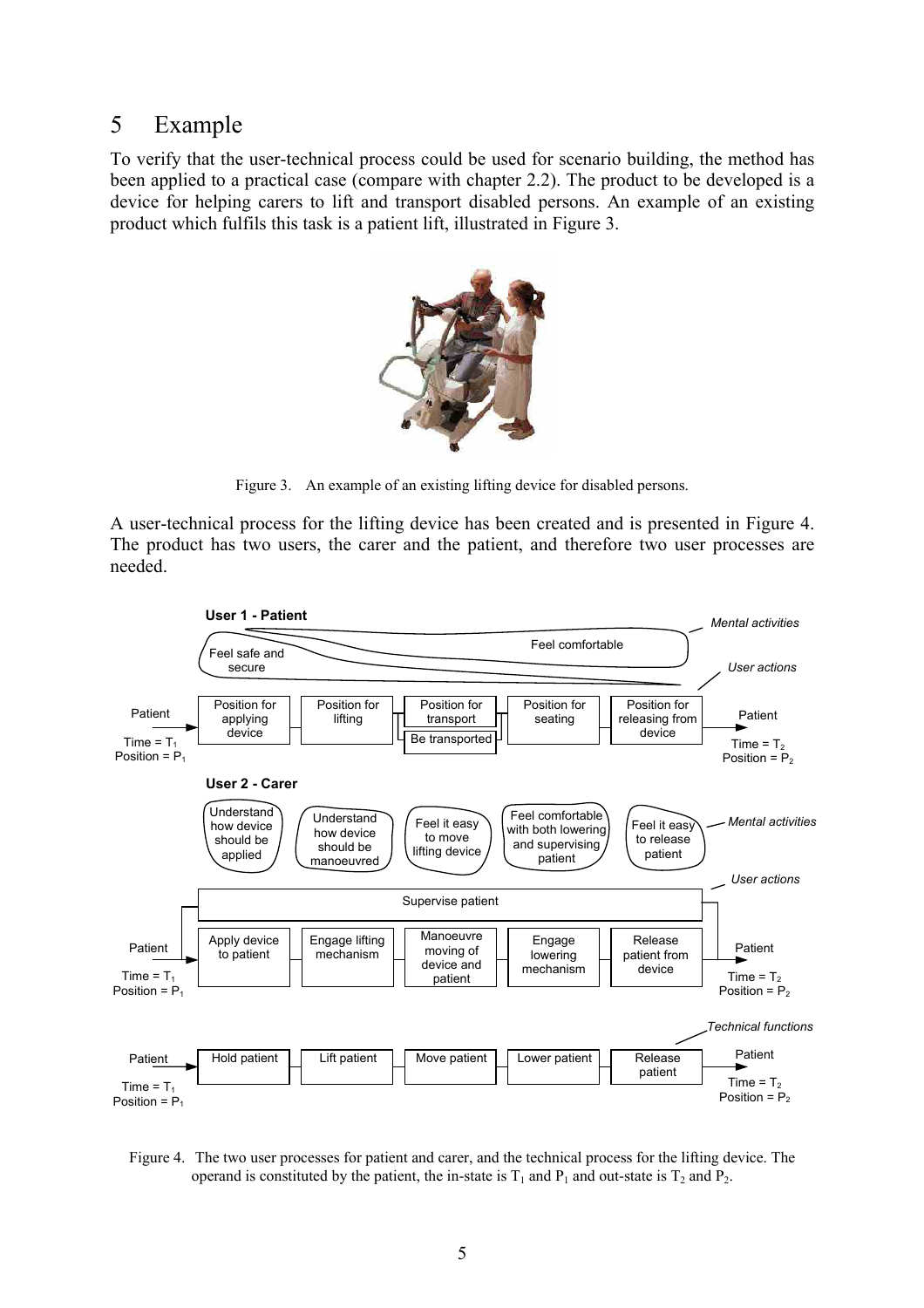#### 5.1 Scenario

**□ Product:** From the user-technical process and a function/means tree (see Liedholm 1999) several concepts are generated and some are selected for further development. This example is established on a concept which contains a lifting table, which the patient should lean over during lifting, transport and lowering. The belt is buckled around the patient's waist and the belt is hooked onto the lifting table. There are two handles on the table which the patient can hold onto during lifting and seating, as shown in Figure 5.



Figure 5. The concept that provides the base for the scenario.

A structured scenario was created to find new viewpoints in the use situation, which could influence the performance of the lifting device.

- **□ Users:**
- *Carer*: Erica is 22 years old and works part-time at an old people's home. Erica does not really like the job but needs the money to support her studies. She thinks the work demands too much responsibility and effort.
- *Patient*: Maria, 79 years, is seriously disabled and is physically weak, especially in her arms. She has no trust for Erica as she thinks that the carer is too young and irresponsible.
- **□ Situation:** Erica wants to go home. She is tired since she has been working the whole day. She is going to help Maria change places, from an armchair to her bed. It is very difficult to get near the chair with the lifting device. Maria is wearing several layers of clothes, which makes Erica uncertain about how tightly she ought to buckle the belt.

Maria is in a bad mood because she neither likes nor trusts Erica. She asks for Charlotte, another carer. The scenario is illustrated in Figure 6.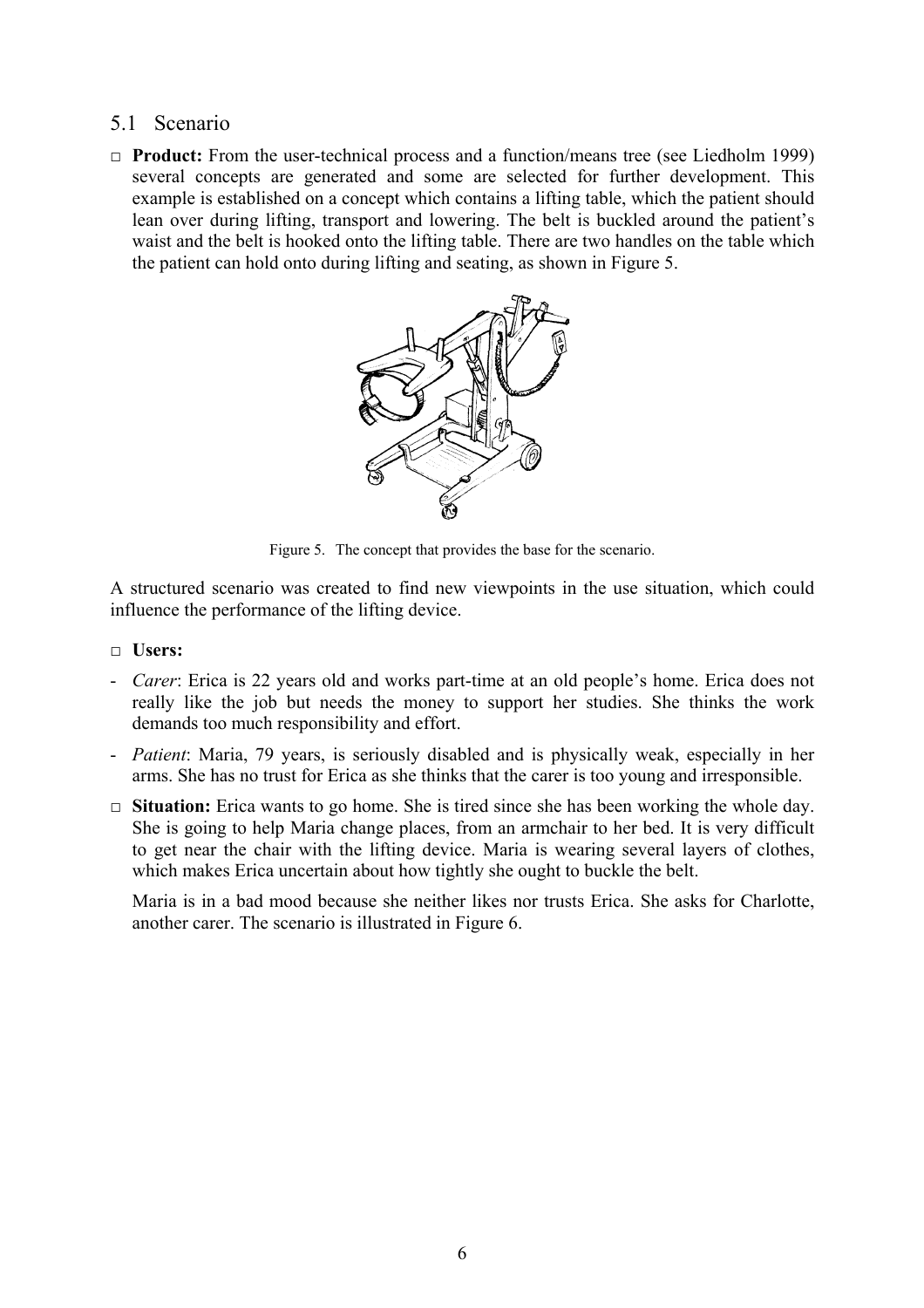

Figure 6. The figure shows the first part of the scenario. The following sequence (not shown in the figure) describes how Erica makes a second attempt to lift Maria.

One benefit by creating scenarios is to find defects and new demands on the product. The requirements and findings, which were obtained from the first part of the scenario, are presented below:

- It should be possible to get close to patients with the device.
- The lifting device should exhort or force the carer to apply the brake while applying the belt and lifting and lowering the patient.
- Provide help or restrictions for the carer to show when he/she has tightened the belt sufficiently.
- There should be no risk of the patient sliding out of the belt during transfer, lifting or seating.
- The device with belt should support patients who have almost no strength at all.
- It should not be necessary for the patient to hold onto the handles. The handles should primarily be a means for convenience.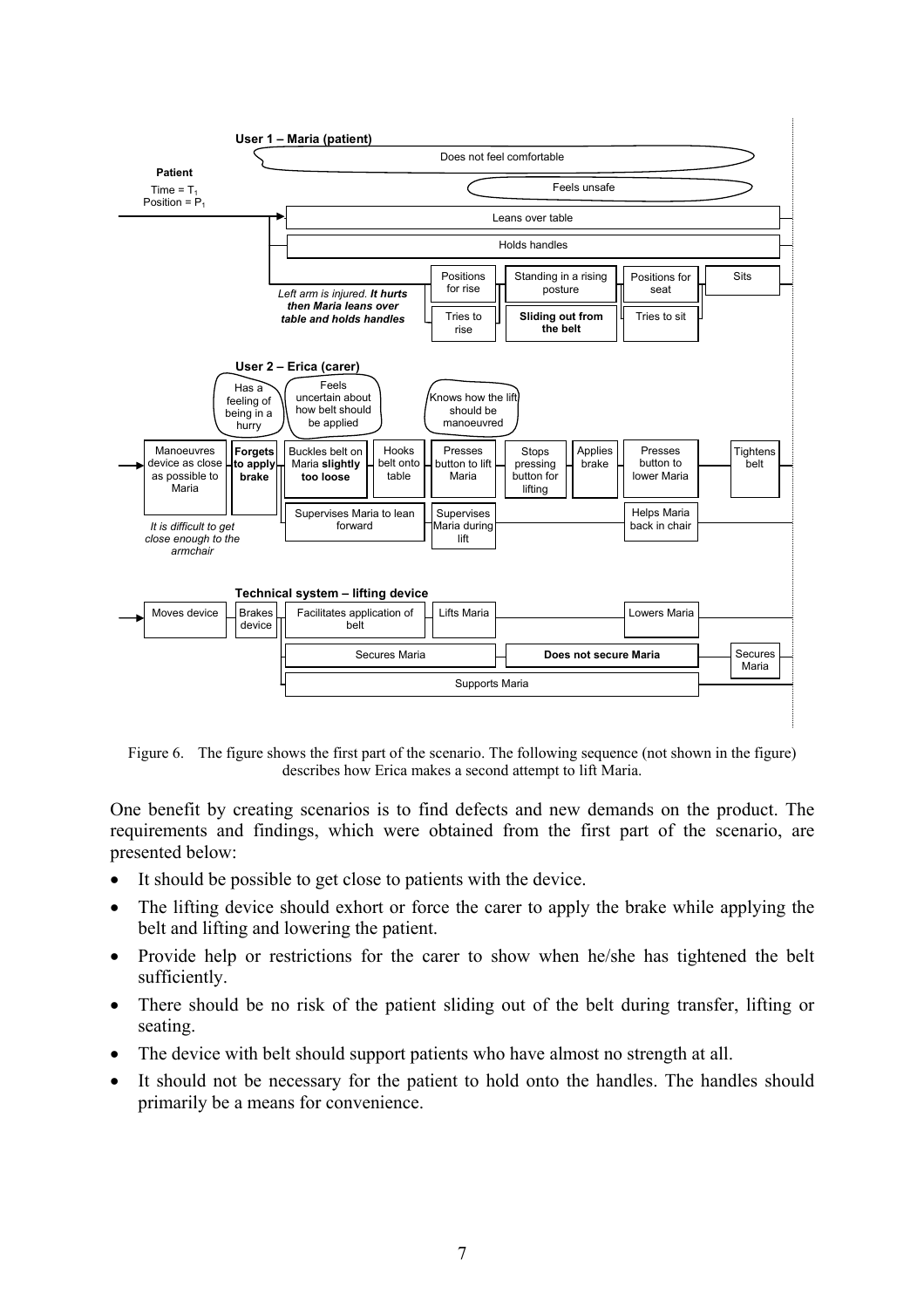### 5.2 Conclusion

This paper has showed that the technical process could be supplemented with the user process and together they constitute a user-technical process. This model is a better description of many products as they often co-operation with its user. Thus the designers ought to design a user-technical system and just not a technical system.

The user-technical process is valuable in the early stages of the design process, when the understanding for the design issue and the use situation should be established. The designer could describe an intended use situation and define the sequence of interaction between user and product.

With support from the user-technical process it is useful to create structured scenarios arranged in the same they as the processes. The benefit of building scenarios in this way is that the user's and the technical system's mutual and own actions and functions are clearly schematised. The different activities are clearly described in every moment of time. This makes it easy to focus on just one part: the technical system or the user. The detached mental processes also help the designer to separate the user's thoughts from his or her actually acting. Moreover, it is possible to change combinations of actions or functions from the scenario, for example exchange one of the users to another individual or compare different design solutions with each other by keeping the same user sequence. The clear presentation of actions and functions also makes this type of scenarios useful for verifying use sequences in different situations for products.

#### **Acknowledgments**

This work was financially supported by the Swedish Foundation for Strategic Research through the ENDREA research program. This support is gratefully acknowledged.

#### **References**

- [1] Hubka, V. and Eder, W. E., "Engineering Design General Procedural Model of Engineering Design", Edition Heurista, Zürich, 1992
- [2] Pahl, G. and Beitz, W., "Engineering Design A Systematic Approach", Springer-Verlag, Great Britain, 1996
- [3] Ullman, D. G., "The Mechanical Design Process", Second Ed., McGraw-Hill Companies, Inc., Singapore, 1997
- [4] Suri, J. F. and Marsh, M., "Scenario building as an ergonomics method in consumer product design", Applied Ergonomics, Vol. 31, 2000, pp. 151-157
- [5] Hubka, V. and Eder, W. E., "Theory of Technical Systems A Total Concept Theory for Engineering Design", Springer-Verlag, Berlin, 1988
- [6] Nardi, B. A., "The Use of Scenarios in Design", Software Technology Laboratory, HPL-92-49, HP Laboratories Technical Report, Hewlett-Packard Company, 1992
- [7] Hasdoğan, G., "The role of user models in product design for the assessment of user needs", Design Studies, Vol. 17, 1996, pp. 19-33
- [8] Bødker, S. and Christiansen, E., "Scenarios as Springboards in CSCW Design", in: Bowker, G. C., Star, S. L., Turner, W. and Gasser, L. (Eds.). Social Science, Technical